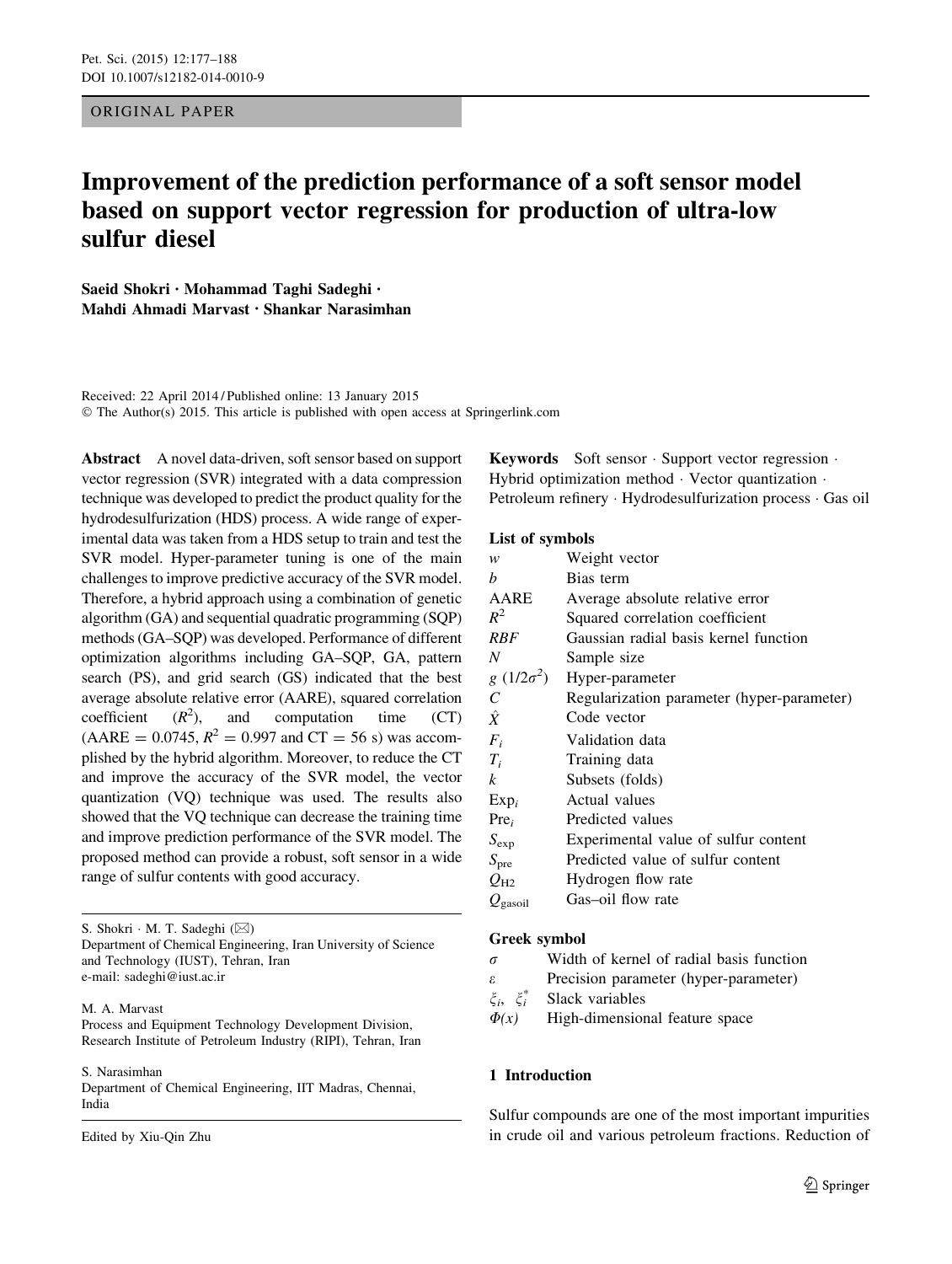sulfur content of end product to the new lower limits is one of the recent challenges in the petroleum refineries. Online determination of sulfur concentration in the end product is difficult or impossible due to the limitations in process technology and measurement techniques. This index as the key indicator of process performance is normally determined by offline sample analysis in laboratories or online hardware analyzers that are mostly expensive with high maintenance costs.

Soft sensors can be a supplement to hardware process analyzers as their measurements may often be unavailable due to instrument failure, maintenance calibration necessity, insufficient accuracy, and long dead time (Kartik and Narasimhan [2011](#page-10-0)). Moreover, soft sensors can be applied for product quality estimation for industrial processes as an alternative to laboratory testing (Bolf et al. [2010\)](#page-10-0). The core of a soft sensor is the construction of a soft sensing model (Yan et al. [2004\)](#page-11-0). Different classes of soft sensors are (Kadlec [2009\)](#page-10-0): (1) Model-driven or white-box model, (2) Data-driven or black-box model, and (3) Hybrid model or gray-box model. The Model-driven or first principle models obtained from the fundamental process knowledge require a lot of expert process knowledge, effort, and time to develop. Data-driven models are based on the data taken from the processing plants, and thus describe the real process conditions (Kadlec et al. [2009](#page-10-0), [2011\)](#page-10-0). These data-driven models can be developed more quickly with less expense. The hybrid model is a combination of both methods.

Artificial neural networks (ANNs) have been widely used as a useful tool for nonlinear soft sensing models. However, they give no guarantees of high convergence speed or of avoiding local minima, while there are no general methods to choose the number of hidden units in the networks. Moreover, they need a large number of controlling parameters, have difficulty in obtaining stable solutions with the danger of overfitting, and thus lack generalization capability (Liu et al. [2010](#page-10-0)).

In recent years, the support vector machine (SVM) technique, based on machine learning formalism and developed by Vapnik ([1995\)](#page-10-0), has been gaining popularity over ANN due to its many attractive features and promising empirical performance (Pan et al. [2010\)](#page-10-0).

King et al. ([2000](#page-10-0)) have compared SVM with ANN and concluded that SVM can provide more reliable and better performance under the same training conditions. Li and Yuan ([2006\)](#page-10-0) have applied SVMs to the prediction of key state variables in bioprocesses and indicated that SVM is better than ANN.

SVM can be used for classification, regression and other tasks. Applying the SVM to solve regression problems is called the support vector regression (SVR) method (Basak et al. [2007](#page-10-0)). The SVR tries to find an optimal hyper-plane as a decision function in high-dimensional space. SVR is different from conventional regression techniques, since it uses structural risk minimization (SRM), instead of empirical risk minimization (ERM) induction principles (Boser et al. [1992;](#page-10-0) Cristianini and Taylor [2000](#page-10-0)).

Hyper-parameter tuning is one of the main challenges in improving the predictive accuracy of an SVR model. Moreover, the generalization capability of SVR is highly dependent upon its learning parameters. The grid search method (GSM) is the most common method to determine appropriate values of hyper-parameters. Most researchers have followed a standard procedure using the GSM (Lu et al. [2009\)](#page-10-0). This method's the computation time (CT) is too high, and it is unable to converge to the global optimum, and it is dependent on the parameters of boundary selection (Min and Lee [2005\)](#page-10-0). There have been some research and development efforts into tuning of SVR hyper-parameters. Duan et al. ([2003\)](#page-10-0) have found a reasonably good hyper-parameter set for SVM using the Xi-Alpha bound. Some researchers have developed heuristic algorithms for the parameter optimization of SVR. Wu et al. ([2009\)](#page-11-0) have developed a kernel parameter-optimization technique using a hybrid model of GA and SVR. Huang ([2012\)](#page-10-0) has employed the hybrid GA–SVR methodology to solve an important stock selection for an investment problem. Chen and Wang [\(2007](#page-10-0)) have optimized the SVR parameters using metaheuristic algorithms.

Therefore, potentials of the hybrid strategies for optimization of these parameters need to be further investigated. This study proposes a novel hybrid metaheuristic approach for the SVR models to increase their performance both in accuracy and CT by hybridization of GA and SQP.

Moreover, despite having large datasets in process industries, the important issue is the need for high-speed and extensive memory capacities to process the data. The data compression phenomena provided by the VQ technique can be employed to overcome the problem (Somasundaram and Vimala [2010\)](#page-10-0). Using VQ, the training time for choosing optimal parameters is greatly reduced. The most impactful gain here is the robustness of such systems.

The objectives of the present study are (1) Designing a robust and reliable data-driven soft sensor using an SVR model for prediction of sulfur content of treated gasoil. (2) Applying the VQ technique for data compression in the SVR model. This technique can simplify and compress the training set and speed up the computing time and also simultaneously improve the accuracy of the SVR model. (3) Optimizing the hyper-parameter of SVR model. An integrated hybrid GA–SQP algorithm was employed for optimizing the SVR hyper parameters using a fivefold cross-validation technique. To validate the prediction accuracy of the proposed hybrid model, the prediction performance of the proposed hybrid model was compared to those of GS–SVR, PS–SVR and GA–SVR.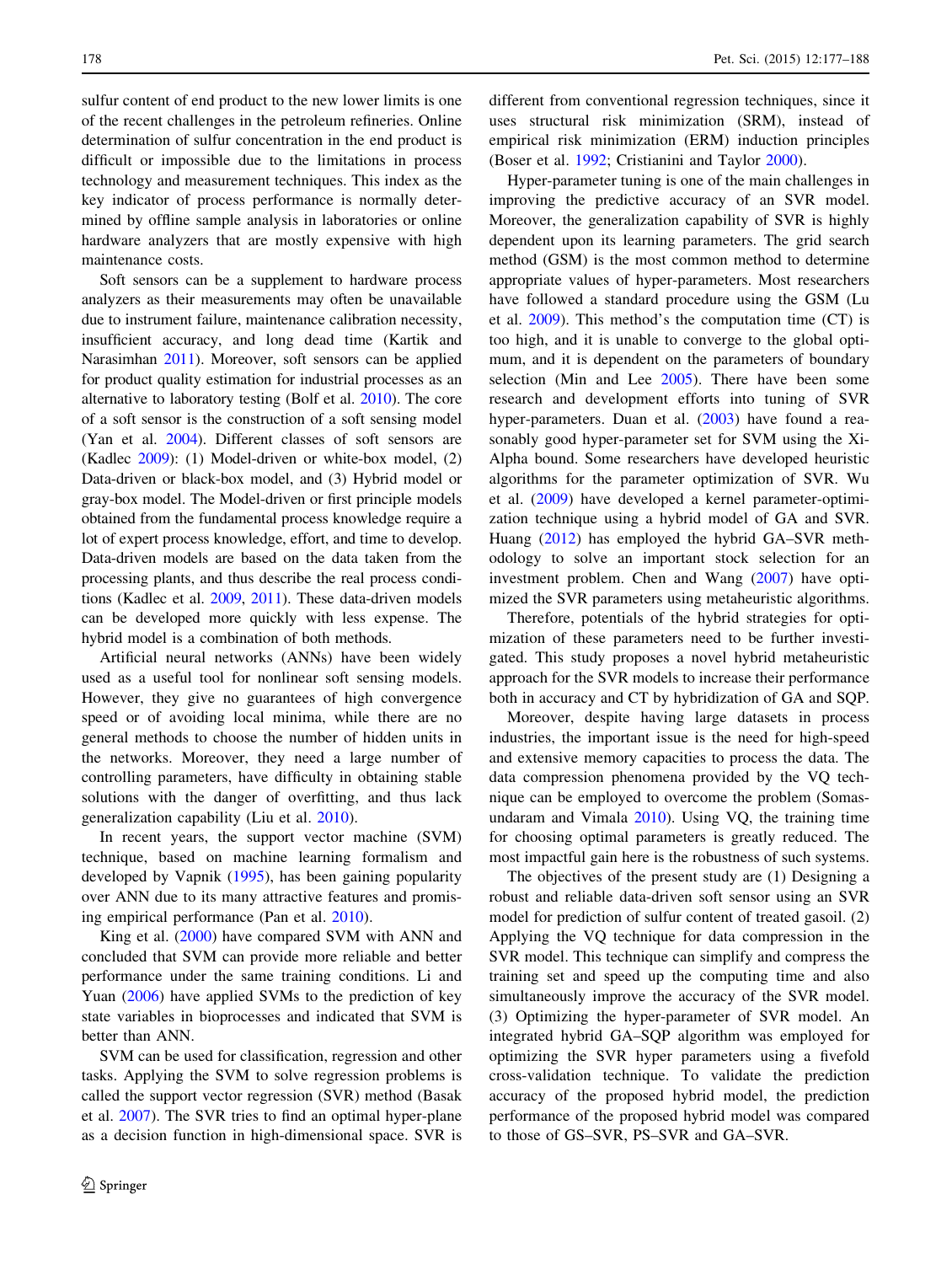## 2 Methodology

#### 2.1 Support vector regression (SVR)

The basic concept of SVR is to map nonlinearly the original data x into a higher-dimensional feature space and solve a linear regression problem in this feature space (Gunn [1998](#page-10-0)). A number of loss functions such as the Laplacian, Huber's, Gaussian, and  $\varepsilon$ -insensitive can be used in the SVR formulation. Among these, the robust  $\varepsilon$ -insensitive loss function  $(L<sub>e</sub>)$  is more common (Vapnik et al. [1996](#page-10-0); Si et al. [2009](#page-10-0)):

$$
L_{\varepsilon}(f(x) - y) = \begin{cases} |f(x) - y| - \varepsilon & \text{for } |f(x) - y| \ge \varepsilon \\ 0 & \text{otherwise} \end{cases}
$$
 (1)

where  $\varepsilon$  is a precision parameter representing the radius of the tube located around the regression function,  $f(x)$  (see Fig. 1). The goal of using the  $\varepsilon$ -insensitive loss function is to find a function that can fit current training data with a deviation less than or equal to e. The optimization problem can be reformulated as

Min 
$$
\frac{1}{2} ||w||^2 + C \sum_{i=1}^{l} (\xi_i^- + \xi_i^+)
$$
 (2)

subject to the following constraints:

$$
y = \begin{cases} y_i - (\langle w, x_i \rangle + b) \le \varepsilon + \xi_i \\ (\langle w, x_i \rangle + b) - y_i \le \varepsilon + \xi_i^* \\ \xi_i, \xi_i^* \ge 0 \end{cases}
$$

The positive slack variables  $\xi_i$  and  $\xi_i^*$  represent the distance from actual values and the corresponding boundary values of the  $\varepsilon$ -tube, respectively. The constant  $C>0$ is a parameter determining the trade-off between the empirical risk and the model flatness.

The basic idea in SVR is to map the dataset  $x_i$  into a high-dimensional feature space via nonlinear mapping. Kernel functions perform nonlinear mapping between the input space and a feature space. Different kernel trick functions were used (Table 1) (Yeh et al. [2011](#page-11-0)).



Fig. 1 A schematic diagram of SVR using an  $\varepsilon$ -sensitive loss function

Table 1 Different kernel functions

|                             | No. Kernel type                                 | Equation                                                         |
|-----------------------------|-------------------------------------------------|------------------------------------------------------------------|
|                             | Linear kernel                                   | $K(x, y) = x_i^T \times y_i$                                     |
| $\mathcal{D}_{\mathcal{A}}$ | Polynomial kernel                               | $K(x, y) = (x_i^T y_i + t)^d$                                    |
| $\mathbf 3$                 | Sigmoid kernel                                  | $K(x, y) = \tanh (x_i^T \times y_i)$                             |
| 4                           | Gaussian (radial basis function,<br>RBF) kernel | $K(x, y) = \exp \left(-\frac{\ x_i - y_j\ ^2}{2\sigma^2}\right)$ |

## 2.2 Vector quantization (VQ)

VQ is a data compression method based on the principle of block coding. VQ is applied to reduce a large dataset replacing examples by prototypes. Using VQ, the training time for choosing optimal parameters is greatly reduced. The most impactful gains here are the robustness of such systems.

The prediction speed is very important in soft sensor design. Therefore, in order to speed up the training time and reliability prediction of SVR model, the VQ technique is applied for data compression. The main goal of this method is to simplify the training set and increase the prediction accuracy. In the VQ technique, the data are quantized in the form of contiguous blocks called vectors rather than individual samples. VQ maps a K-dimensional vector x in the vector space  $R^k$  to another K-dimensional vector y that belongs to a finite set C (code book) of output vectors (code words).

In this method, K-dimensional input vectors are derived from input data  $\{X\} = \{x_i: i = 1, 2, \dots, N\}$ . Data vectors are quantized into a finite set of code words  $\{Y\} = \{y_i:$  $j = 1, 2, ..., K$ . Each vector  $y_j$  is called a code vector or a code word, and the set of all the code words is called a code book where the overall distortion of the system should be minimized. The purpose of the generated code book is to provide a set of vectors which generate minimal distortion between the original vector and the quantized vector.

The generation of the code book is the most important process that determines the performance of VQ. The aim of code book generation is to find code vectors (code book) for a given set of training vectors by minimizing the average pairwise distance between the training vectors and their corresponding code words (Horng [2012](#page-10-0)).

Each vector is compared with a collection of representative code vectors,  $\hat{X}_i$  ( $i = 1, 2, \dots, N_c$ ), taken from a previously generated code book. The best-matching code vector is chosen using a minimum distortion rule (Gersho and Gray [1992\)](#page-10-0). To minimize the distortion, the following formula is used to determine the distance between two code words: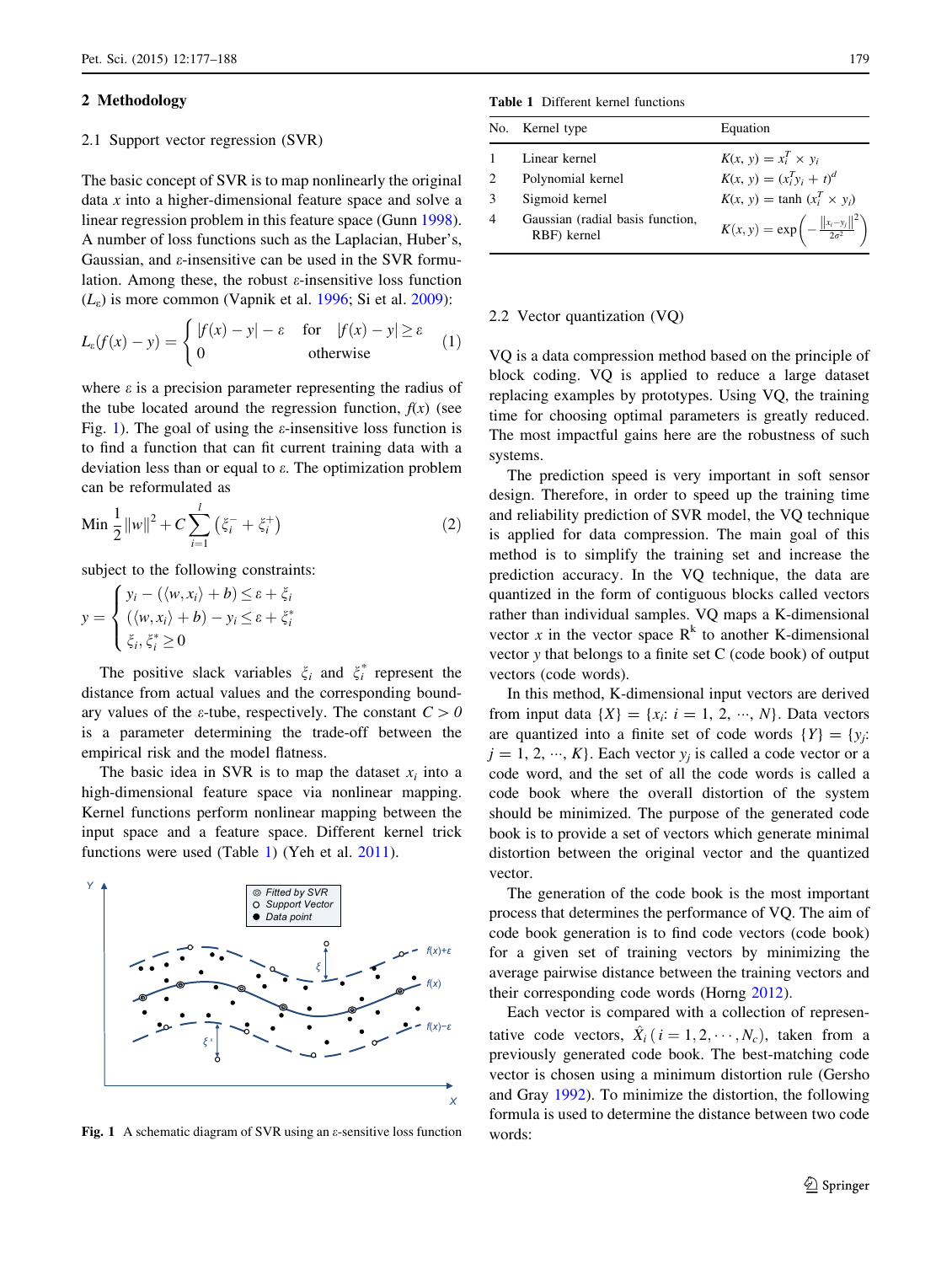$$
d(X, \hat{X}) = \frac{1}{N} \sum_{i=1}^{n} (x_i - \hat{x}_i)^2
$$
 (3)

where  $d(X, \hat{X})$  denotes the distortion incurred in replacing the original vector X with the code vector  $\hat{X}$ .

Therefore, VQ comprises three stages: (1) Code book generation, (2) Vector encoding, and (3) Vector decoding. It works by encoding values from a multidimensional vector space into a finite set of values from a discrete subspace of lower dimension.

#### 2.3 K-fold cross-validation (CV)

The quality of the soft sensor model identified from data can be assessed using CV. In  $k$ -fold cross-validation, the original sample is randomly partitioned into  $k$  subsets (folds) of approximately equal size. Of the  $k$  subsets, a single subset is retained as the validation data for testing the model, and the remaining  $k-1$  subsets are used as training data (An et al. [2007](#page-10-0)). Therefore, the training dataset  $X$  is randomly divided into  $k$  mutually exclusive folds of approximately equal size parts  $Z_i$   $(i = 1, 2, \dots, k)$ . By training the model  $k$  times and leaving out one of the  $k$ subsets each time,  $k$  pairs are obtained as follows:

$$
F_1 = Z_1, T_1 = Z_2 \cup Z_3 \cup \cdots \cup Z_K
$$
  
\n
$$
F_2 = Z_2, T_1 = Z_1 \cup Z_3 \cup \cdots \cup Z_K
$$
  
\n
$$
\vdots
$$
  
\n
$$
F_k = Z_k, T_k = Z_1 \cup Z_2 \cup \cdots \cup Z_{k-1}
$$
  
\n(4)

where  $F_i$  represents the validation dataset, and  $T_i$  represents the training dataset. The  $k$  results from the folds can then be averaged to produce a single estimation. The advantage of this method over repeated random sub sampling is that all the observations are used for both training and validation, while each observation is used for validation exactly once. As k increases, the percentage of training samples increases, and a more robust estimator can be obtained; however, the validation sets become smaller.

#### 3 Experimental set-up

As one of the vital catalytic units in oil refineries, the HDS process is very effective in sulfur removal from petroleum fractions where the molecules containing sulfur lose their sulfur atoms via hydrogenation reactions (Zahedi et al. [2011\)](#page-11-0). HDS of gas–oil fractions is commonly accomplished in a trickle-bed reactor where there are three phases, namely gas (hydrogen), liquid (gasoil), and solid (catalyst particles) (Froment [2004](#page-10-0); Korsten and Hoffmann [1996](#page-10-0)).

A pilot plant facility for HDS processing of petroleum streams has been set up at the Research Institute of

Petroleum Industry of Iran (RIPI). A schematic diagram of the experimental set-up used in this work is shown in Fig. [2](#page-4-0). The major parameters of the set-up are shown in Table [2](#page-4-0). Gas–oil containing 7,200 ppm (by weight) of sulfur is fed into the reactor. Feedstock selected for HDS set-up is gasoil with the characteristics listed in Table [3.](#page-4-0)

Gasoil is first pumped into the unit, preheated and mixed with hydrogen. The mixture is then passed through the trickle-bed reactor. Output of the reactor is directed to the condenser in which the treated gas-oil and  $H_2S$  are separated. Co-Mo HDS catalyst on alumina support (DC-130) procured from CRITERION Company is used in the experiments.

The content of sulfur in the product depends on (1) reactor temperature, (2) reactor pressure, and (3)  $H<sub>2</sub>/Oil$ ratio. Therefore, in order to train and test the SVR model, a set of experiments were carried out using the setup. The inlet temperature varied from 320 to 370  $\degree$ C, while the reactor pressure changed from 50 to 70 bars and  $H_2$ /oil ratio from 85 to 170  $Nm^3/m^3$ . Values of the parameters are shown in Table [4.](#page-5-0)

Only one factor was allowed to change in every test evaluating the parameters. Over 300 experiments were performed in the laboratory to find the values. Minimum and maximum contents in the products were 10 and 4,900 ppm wt, respectively. A single model capable of predicting the product sulfur concentration over the wide range is sought. The samples are collected based on 4 h of operation under nearly steady-state conditions. A time interval of 2 h between every experiment was required to reach the next steady-state condition. Treated gasoil sulfur content is collected from each experiment as the output values.

# 4 Development of model

The input and output variables of the SVR model were selected as shown in Table [5](#page-5-0). In order to consider the effect of reactor (catalyst) size, the reactor outlet temperature was selected as one of the input variables of the SVR model. In this way, the trained model could be applied to industrial scale reactors independent of the (catalyst) size. A fivedimensional input vector  $X = [x_1, x_2, \dots, x_5]^T$  and the corresponding row of Y matrix denoting the one-dimensional desired (target) output vector  $Y = [y_1]^T$  were employed in training the SVR model.

The SVR model is developed using the LIBSVM package (Chang and Lin [2001](#page-10-0)). Implementation of the model was carried out using MATLAB 7.10 simulation software. The experimental results were obtained using a personal computer equipped with Intel (R) Core (TM) 2 CPU (3.0 GHz) and 3.25 GB of RAM.

To build an SVR model efficiently, the SVR parameters must be specified carefully. These parameters include (1)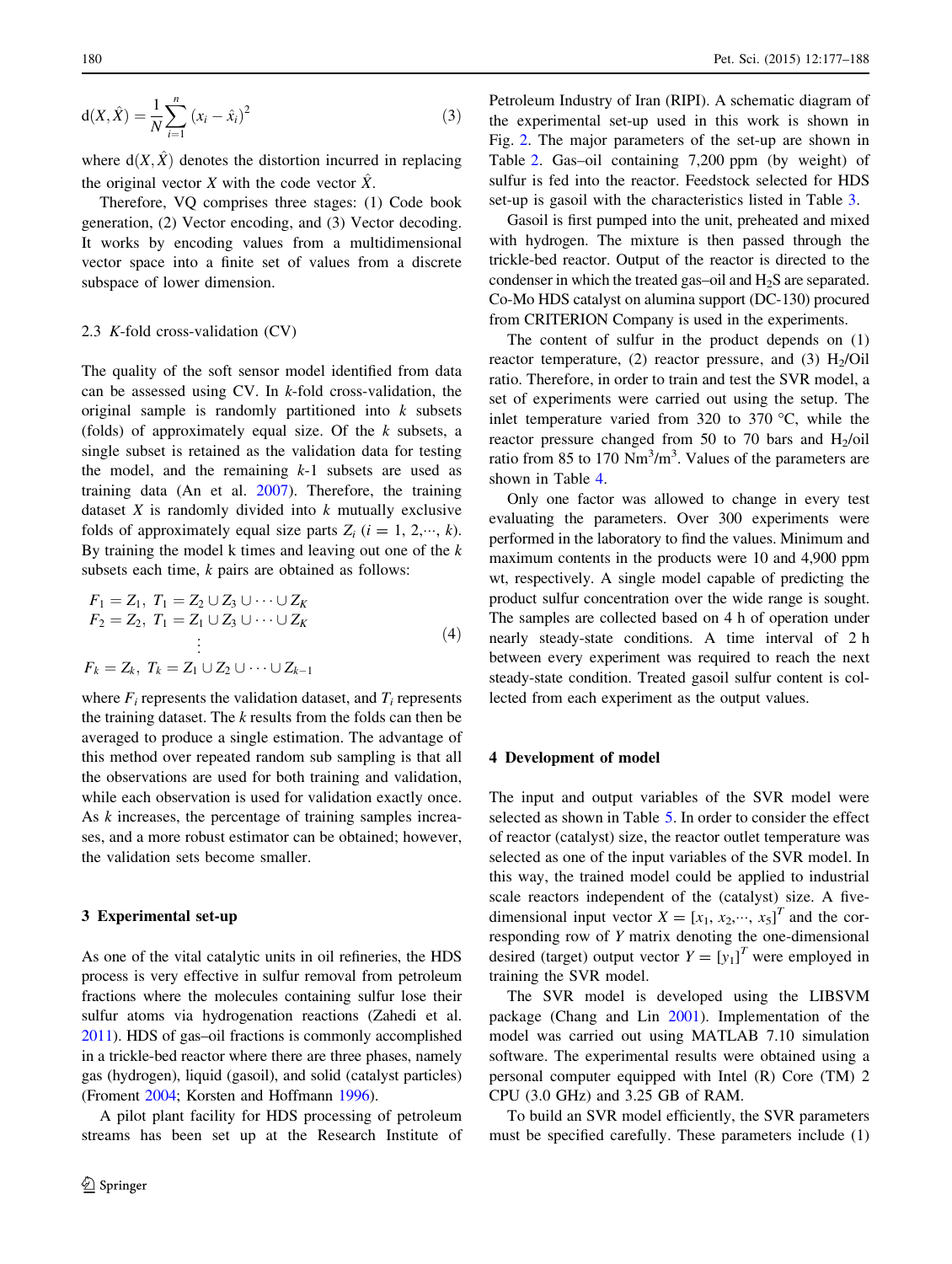<span id="page-4-0"></span>

Fig. 2 Schematic of HDS set-up

|  |  | <b>Table 2</b> Setup specification |
|--|--|------------------------------------|
|--|--|------------------------------------|

| Reactor                                 |        |
|-----------------------------------------|--------|
| Reactor diameter, m                     | 0.0127 |
| Reactor length, m                       | 0.63   |
| Catalyst bed length, m                  | 0.11   |
| Catalyst                                |        |
| Chemical composition, wt% dry basis     |        |
| Cobalt                                  | 3.4    |
| Molybdenum                              | 13.6   |
| Physical properties                     |        |
| Surface area, $m^2/g$                   | 235    |
| Pore volume, $cc/g$ (H <sub>2</sub> O)  | 0.53   |
| Flat plate crush strength, N/cm (lb/mm) | 200    |
| Attrition index                         | 99     |
| Compacted bulk density, g/c             | 0.72   |

Table 3 Characteristics of selected gasoil

|                              | Temperature °C | Fraction<br>vol $%$ |
|------------------------------|----------------|---------------------|
| Distillation curve           | 171.4          | $\overline{0}$      |
|                              | 204.4          | 5                   |
|                              | 216.2          | 10                  |
|                              | 240.8          | 20                  |
|                              | 263.7          | 30                  |
|                              | 281.0          | 40                  |
|                              | 295.3          | 50                  |
|                              | 308.7          | 60                  |
|                              | 322.8          | 70                  |
|                              | 338.5          | 80                  |
|                              | 357.5          | 90                  |
|                              | 370.6          | 95                  |
|                              | 371.7          | 100                 |
| Specific gravity, $g/cm3$    |                | 0.865               |
| Total sulfur in<br>feed, ppm |                | 7,200               |

Kernel function, (2) bandwidth of the kernel function  $(\sigma^2)$ , (3) regularization parameter C, and (4) the tube size of  $\varepsilon$ insensitive loss function  $(\varepsilon)$ . Furthermore, in order to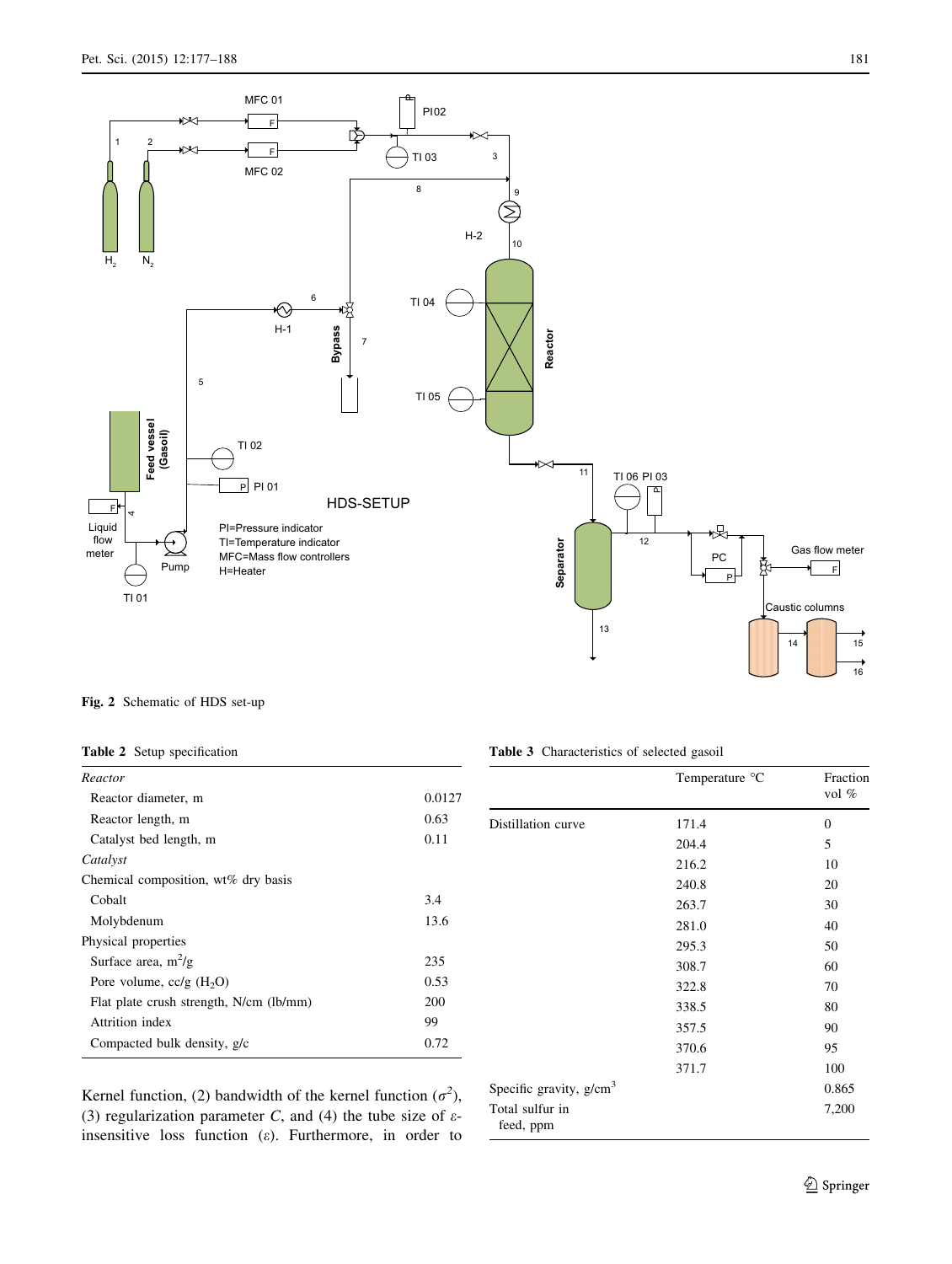# <span id="page-5-0"></span>Table 4 The parameter levels  $\overline{P}$

| Parameter                                         | Level 1 | Level 2 | Level 3 | Level 4 | Level 5 |
|---------------------------------------------------|---------|---------|---------|---------|---------|
| Inlet temperature, <sup>o</sup> C                 | 320     | 337     | 353     | 370     |         |
| Reactor pressure, bar                             | 50      | 60      | 70      |         |         |
| $H_2$ /Oil ratio, nm <sup>3</sup> /m <sup>3</sup> | 85      | 100     | 120     | 140     | 170     |
| Liquid flow rate, cc/min                          | 0.20    | 0.23    | 0.26    | 0.29    | 0.32    |
|                                                   |         |         |         |         |         |

Table 5 Input and output parameters for SVR model

| Input variables $(X)$                  | Output variable $(Y)$  |
|----------------------------------------|------------------------|
| Hydrogen flow rate $(Q_{H2})$          | Product sulfur content |
| Gasoil flow rate $(Q_{\text{gasoil}})$ |                        |
| Reactor pressure                       |                        |
| Inlet temperature of reactor           |                        |
| Outlet temperature of reactor          |                        |

simplify the training set and to reduce training time, the VQ technique was applied. In this study, different algorithms including GS, GA, PS, and GA–SQP were applied for optimizing the SVR hyper-parameters. The C and  $g(\frac{1}{2\sigma^2})$ hyper-parameters were selected as the optimization parameters. Figure 3 represents the structure of the proposed method and details of the parameter-optimization procedure. About 70 experiments were selected randomly for testing data, and the 230 data were used as training data. According to Fig. 3, the main steps of model development were as follows:

Step 1: Data compression: Extracting a collection of raw data and generate training and testing sets and reduce CT of the SVR model by applying the VQ technique. Thus, the SVR model was trained with low-dimensional dense datasets, which can lead to speeding up of computation with a reasonable accuracy.

Step 2: Selecting the SVM (the  $\varepsilon$ -SVR model was used); applying cross-validation technique (the fivefold crossvalidation technique was used); and selecting the type of core kernel.

Step 3: Hyper-parameter optimization: Optimizing model parameters (*C* and  $g(\frac{1}{2\sigma^2})$ ) using GSM, GA, PS, and GA–SQP algorithms;

Step 4: Validating the model and predicting the sulfur content.

Hyper-parameter optimization is one of the vital challenges in SVR models. In addition to the commonly used GS, other techniques were also employed in SVR (or SVM) to correct appropriate values of hyper-parameters. Huang and Wang [\(2006](#page-10-0)) presented a GA-based feature selection and parameters' optimization for SVM. Also, Momma and Bennett [\(2002](#page-10-0)) developed a fully automated pattern search (PS) methodology for model selection of SVR.



Fig. 3 The procedure of parameter tuning in SVR

## 4.1 Parameter tuning of SVR with GSM

The GSM is the most common method used to determine the appropriate values of hyper-parameters. This method suffers from the main drawbacks of being very time consuming, lacks guarantee of convergence to a global optimal solution, and involves dependency on the parameters' boundary selection.

In this study, two typical ranges were selected for hyperparameters' boundary of GSM. First,  $\log \frac{C}{2}$  and  $\log \frac{8}{2}$  varied between  $[-3 \ 3]$  and  $[-5 \ 4]$ , respectively. Then,  $\log \frac{C}{2}$  and log  $\frac{g}{2}$  varied between  $[-2 \ 2]$  and  $[-3 \ 2]$ , respectively. Since  $\varepsilon$  has little effect on ARRE, it was assumed to be 0.01. Typical results by this method are shown in the Table [7](#page-8-0).

Selecting a wide range for this method can increase the accuracy but the CT would become very long. Since the accuracy of the SVR model depends on a proper setting of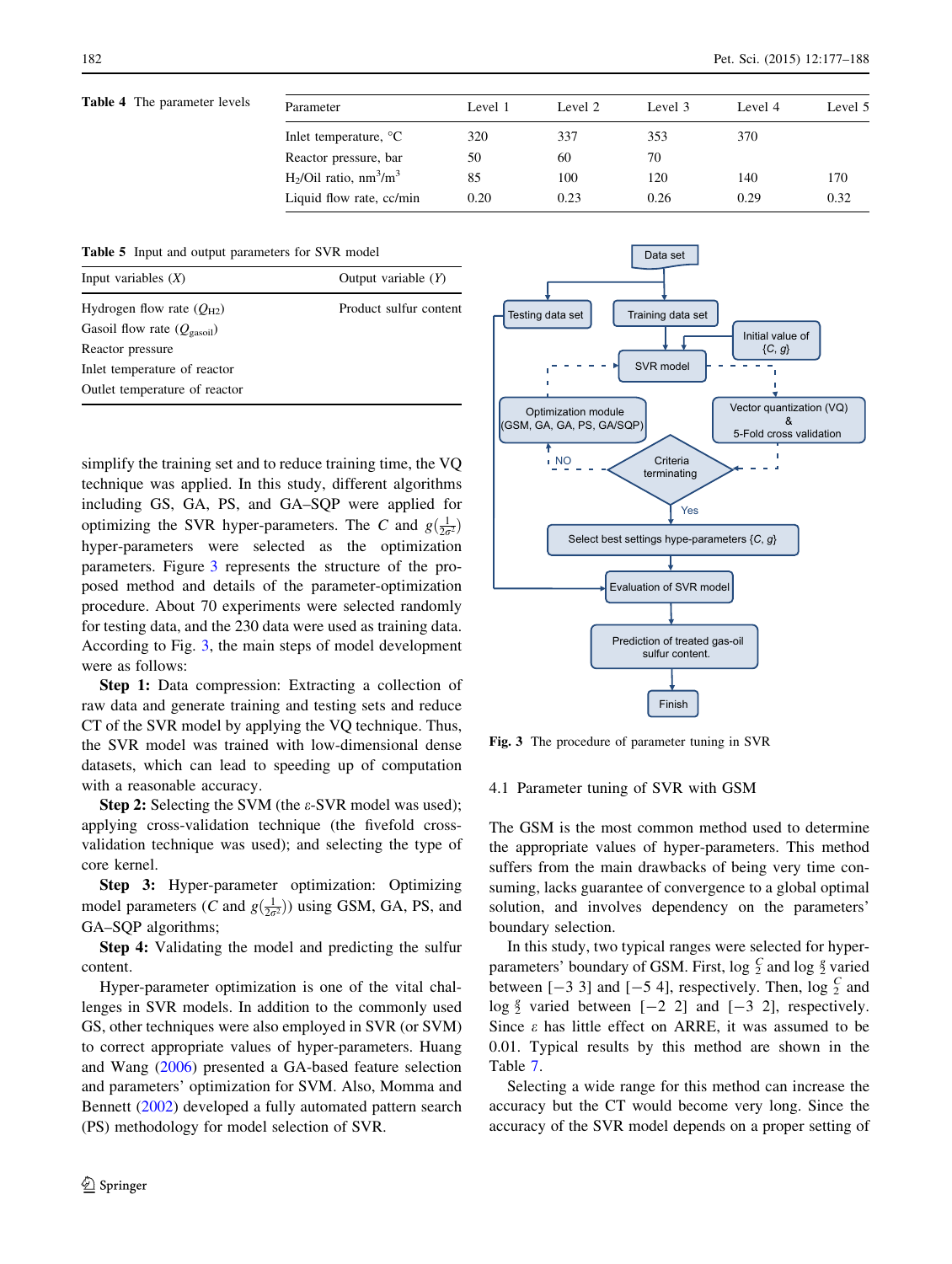<span id="page-6-0"></span>SVR hyper-parameters, some optimization algorithms have been developed.

# 4.2 Optimizing the SVR parameters based on GA

The concept of GA was developed by Holland [\(1975](#page-10-0)). GA is a heuristic search method that mimics the process of natural evolution. Furthermore, it is a stochastic search technique that can be used in finding the global optimum solution in a complex multidimensional search space. It can search large and complicated spaces using ideas from natural genetics and the evolutionary principle (Goldberg [1989\)](#page-10-0). In this work, the procedure for hyper-parameter optimization with GA method is summarized in the following steps:

- (1) Start Initialize the parameters for GA and choose a randomly generated population, population size, the number of subpopulations and individuals per subpopulation, the type of kernel function, and the range of the SVR parameters. The SVR hyper-parameters  $\{C, g, \text{ and } \varepsilon\}$  are directly coded to generate the chromosome randomly.
- (2) Calculating the fitness The fitness function is defined as the AARE cross-validation on the training dataset as follows:

Min(Fitness) = Min(AARE of CV)  
= Min 
$$
\frac{1}{k} \sum_{i=1}^{k} \left( \frac{k}{m} \sum_{i=1}^{m/k} \left| \frac{(Exp_i - Pre_i)}{Exp_i} \right| \right)
$$
 (5)

where  $Exp_i$  and  $Pre_i$  are the actual values and the predicted values, respectively. In this research, a fivefold cross-validation method was being used  $(k = 5)$ . *m* denotes the total number of training sets  $(m = 230).$ 

- (3) Creating the offspring by genetic operators To select the subpopulation individuals for the mating pool. The integration of discrete recombination and line recombination is applied to randomly paired chromosomes, which determines whether a chromosome should be mutated in the next generation.
- (4) Elitist strategy Elitist reinsertion is used to prevent losing good information and is a recommended method.
- (5) Migration The migration model is used to divide the population into multiple subpopulations.
- (6) Check the termination condition If the executed generation number equals the special generation number, the algorithm ends; otherwise, it goes back to step 2. The GA creates generations by selecting and reproducing parents until termination criteria are met.

4.3 Parameters tuning of SVR based on the PS algorithm

The PS method is a class of direct search methods to solve nonlinear optimization problems. The PS algorithm can calculate the function values of a pattern and tries to find the minimum value. For the hyper-parameter optimization with the PS algorithm, the procedures are summarized in the following steps:

- (1) Parameters setting, set iteration  $i = 0$
- (2) Set iteration  $i = i + 1$
- (3) Model training: Hyper-parameter optimization, fivefold CV
- (4) Fitness definition and evaluation
- (5) Termination: The evolutionary process proceeds until a stopping criterion is met (maximum iterations predefined or the error accuracy of the fitness function). Otherwise, we go back to step (2).
- 4.4 Parameter tuning of SVR based on GA–SQP hybrid algorithm

This method relies on both local search and global search techniques. The SQP method is a deterministic method, while the GA is a stochastic method. The SQP method is one of the most effective gradient-based algorithms for constrained nonlinear optimization problems. The method is sensitive to initial point selection. It can guarantee local optima as it follows a gradient search direction from the starting point toward the optimum point. GA is efficient for global optimization by finding the most promising regions of search space. Hybridization of GA and SQP can complement the qualities of GA by focusing on accuracy and solution time. The GA is first applied to produce the proper estimation point for SQP. In other words, GA and SQP were used in series.

The algorithm starts with the GA, since the SQP is sensitive to the initial point. Therefore, GA is the main optimizer, and the SQP is used to fine tune for improvement of the every solution of the GA. GA has shown to be efficient on global optimization by finding the most promising regions of search space; however, it suffers from excessive solution time and low accuracy. On the other hand, the SQP can complement the qualities of GA by focusing on accuracy and solution time. GA can be applied first in order to refine the initial point, and then the SQP will be able to reach the solution fast. In other words, the calculation continues with the GA for a specific number of generations or a user-specified number for stall generation during which the approximate solution becomes closer to the real solution. The algorithm then shifts to the SQP which is a faster method. Details of the procedure are illustrated in the flowchart shown in Fig. [4.](#page-7-0)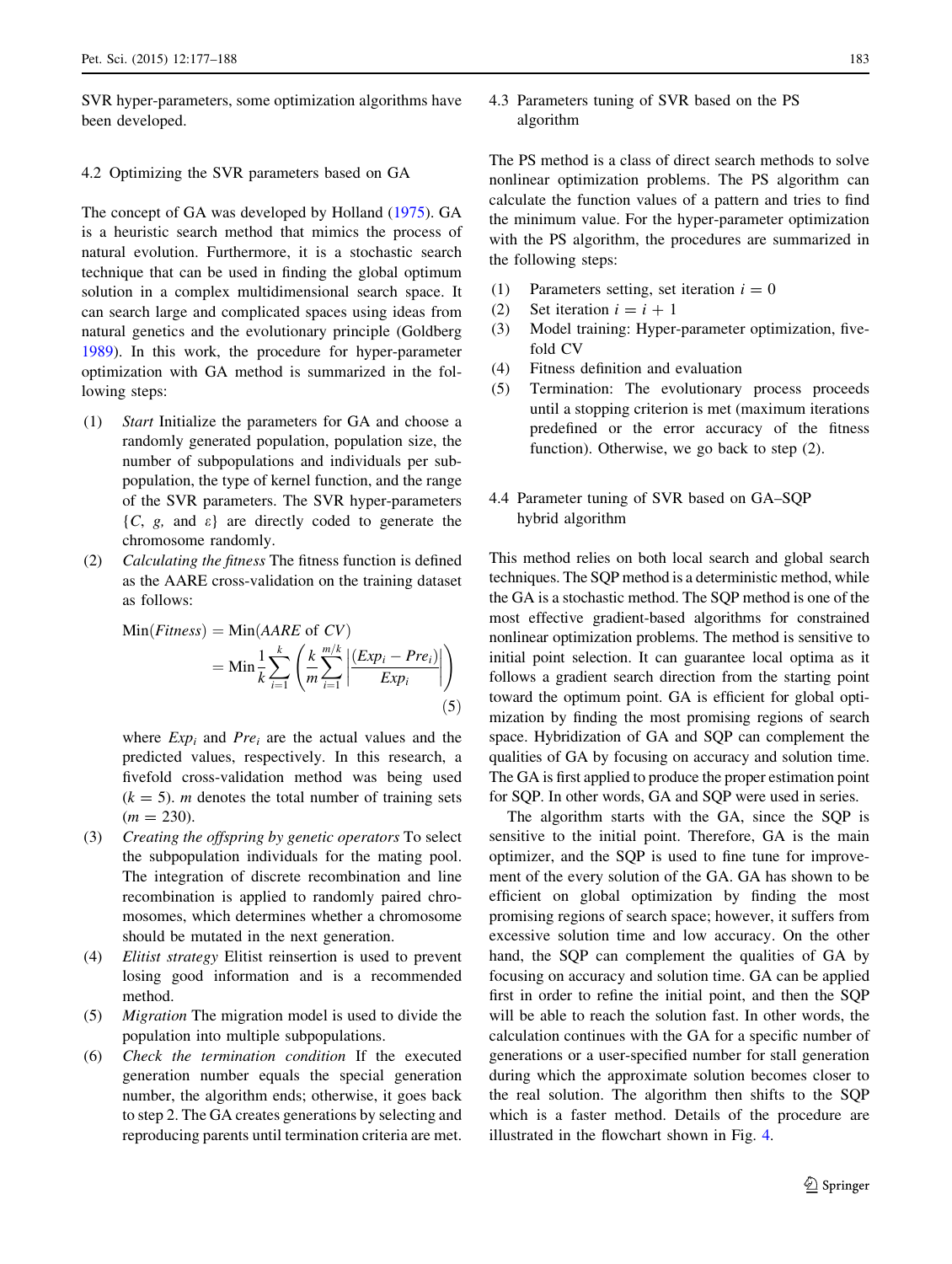<span id="page-7-0"></span>



According to Fig. 4, the procedure of hyper-parameter optimization with GA–SQP method is summarized as follows:

- (1) Start To define the parameters for GA and choose a randomly generated population, population size, the number of subpopulations and individuals per subpopulation, the mutation rate, type of kernel function, and the range of the SVR parameters.
- (2) Calculating the fitness The fitness function is defined as the AARE cross-validation on the training dataset as per Eq. [5](#page-6-0).
- (3) Creating the offspring by genetic operators The GA uses selection, crossover, and mutation operators to generate the offspring of the existing population. Offspring replaces the old population and forms a new population in the next generation. The evolutionary process proceeds until a stopping criterion is satisfied.
- (4) Shift to the SQP The GA creates generations by selecting and reproducing parents until a stopping

2 Springer

criterion is met. One of the stopping criteria is a specified maximum number of generations. Another stopping strategy involves population convergence criteria. After satisfying a stopping criterion, the algorithm shifts to the SQP method. The search will continue until a stopping criterion is satisfied.

# 5 Results and discussion

In this research, over 300 experiments were conducted on a pilot scale hydro-desulfurization set up. Gas–oil flow rate,  $H<sub>2</sub>$  flow rate, reactor pressure, and inlet temperature were chosen as the different operating parameters in the experiments. The gas–oil sulfur contents used in experiments varied from 10 to 4,900 ppm. Besides the mentioned parameters, the reactor outlet temperature was also selected as an input parameter of the SVR model. This facilitates the application of the developed SVR model to simulate the behavior of industrial reactors. Note that when catalyst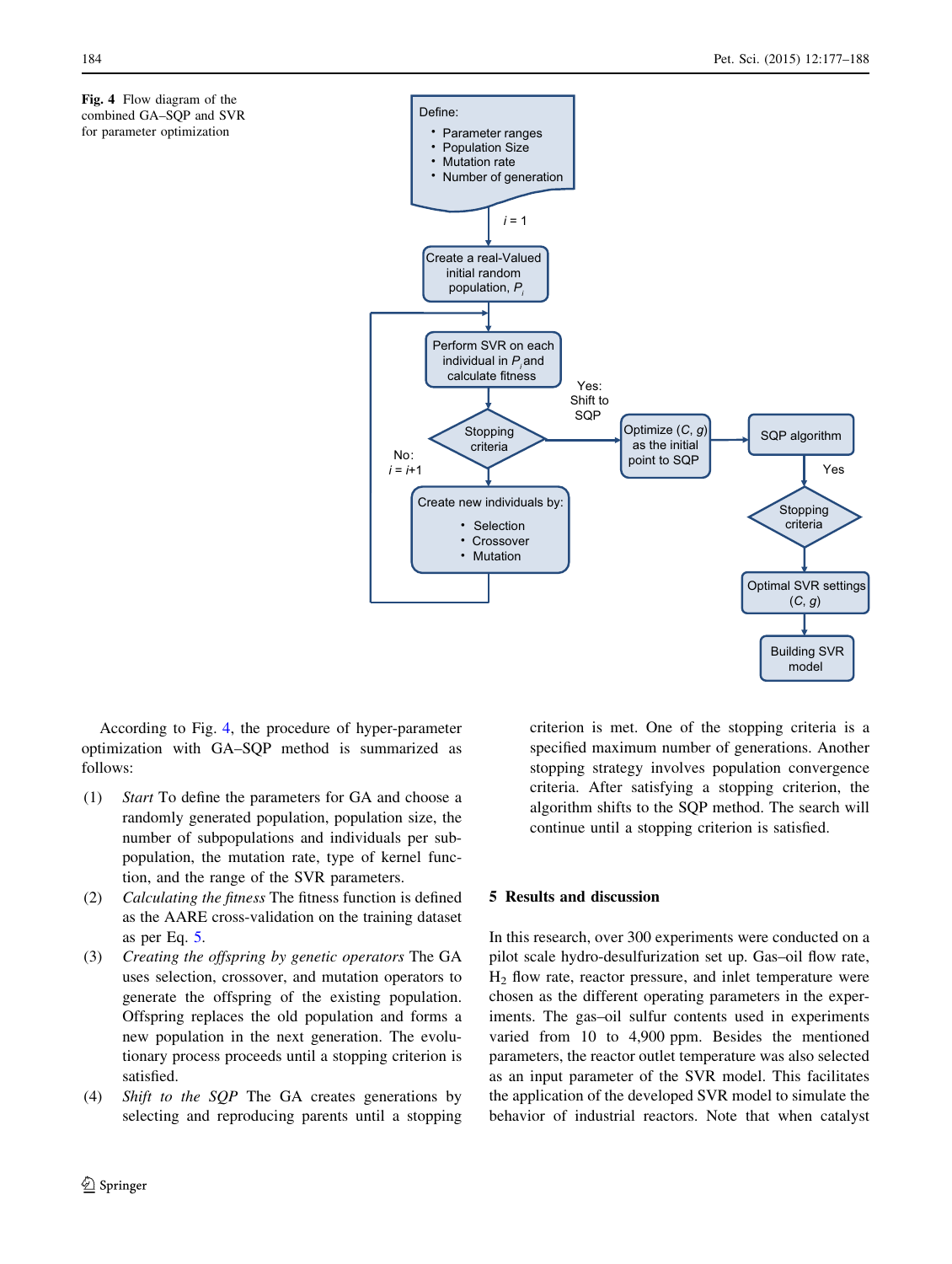<span id="page-8-0"></span>deactivation occurs during the time, the outlet temperature would change for the same input conditions.

One of the important factors in forecasting performance of SVR is the kernel function. In this work, different kernels namely linear kernel, polynomial kernel, sigmoid , and radial basis function (RBF) kernel were used, and the effects of these kernel functions on SVR model based on GS-optimization method are summarized in Table 6. The results show that SVR model with Gaussian (RBF) kernel provides a lower AARE. Furthermore, in order to obtain better accuracy of SVR model and data compression, the VQ technique was employed. The impacts of VQ on CT and prediction accuracy of SVR model are shown in Table 6. The VQ technique can reduce the CT and simultaneously improve the accuracy of the SVR model.

The most important factor influencing the efficiency and robustness of the SVR algorithm is hyper-parameter tuning. Hence, the optimization method is the most critical factor to determine the convergence speed of the SVR model and the ability to search for the global optimal solution.

The effects of different optimization methods on the SVR model are shown in Table 7. The performance of

It is seen that the GS results depend completely on the boundary value of C and g. PS gives a better result of AARE and  $R^2$  than GA; however, the GA–SOP algorithm gives the best AARE,  $R^2$ , and CT.

From the results, it can be concluded that the performances of the PS, GA, and GA–SQP integrated with SVR are relatively superior to GSM integrated with SVR. On the other hand, integrating these methods (PS, GA, and GA– SQP) with SVR presented attractive advantages compared with GSM and SVR, as follows:

- (1) Optimization of the SVR parameters without drawbacks of GSM.
- (2) Reduction of computational time.

Some of the results from the hybrid GA–SQP algorithm are shown in Table 8. As seen in this table, integration of GA–SQP with SVR model has good accuracy for prediction of sulfur content of the treated gas–oil in a wide range.

The parity plots for different optimization algorithms integrated with SVR model are shown in Fig. [5.](#page-9-0) It shows that the

| <b>Table 6</b> The impact of kernel<br>function and VQ on prediction | Kernel type | AARE (with VO) | AARE (without VQ) | $CT$ (with $VO$ ) | CT (without VO) |
|----------------------------------------------------------------------|-------------|----------------|-------------------|-------------------|-----------------|
| by SVR model                                                         | Linear      | 1.295          | 4.274             | 228               | 327             |
|                                                                      | Polynomial  | 0.227          | 2.894             | 264               | 368             |
|                                                                      | Sigmoid     | 0.246          | 2.928             | 243               | 339             |
|                                                                      | Gaussian    | 0.083          | 0.546             | 312               | 595             |

**Table 7** Optimal SVR hyper-parameters obtained by different algorithms ( $\varepsilon = 0.1$ )

| No. | Method        | Boundary                         | C    | g     | Type of<br>kernel | AARE<br>(training) | AARE<br>(test) | $R^2$<br>(training) | $R^2$<br>(test) | CT(S) |
|-----|---------------|----------------------------------|------|-------|-------------------|--------------------|----------------|---------------------|-----------------|-------|
|     | GS-SVR        | $C:2^{N}[-2, 2], g:2^{N}[-3, 2]$ | 4.0  | 0.125 | <b>RBF</b>        | 0.0978             | 0.1063         | 0.985               | 0.983           | 291   |
| 2   | GS-SVR        | $C:2^{N}[-3,3], g:2^{N}[-5,4]$   | 8.0  | 0.125 | <b>RBF</b>        | 0.0885             | 0.0893         | 0.988               | 0.986           | 323   |
| 3   | <b>PS-SVR</b> | C:[0. 01 1e4], g:[0. 01 1e4]     | 52.0 | 0.100 | <b>RBF</b>        | 0.0723             | 0.0828         | 0.996               | 0.995           | 107   |
| 4   | GA-SVR        | C:[0. 01 1e4], g:[0. 01 1e4]     | 48.9 | 0.030 | <b>RBF</b>        | 0.0734             | 0.0844         | 0.995               | 0.994           | 112   |
| .5  | GA-SOP-SVR    | $C$ :[0. 01 1e4], g:[0. 01 1e4]  | 50.5 | 0.099 | <b>RBF</b>        | 0.0652             | 0.0745         | 0.998               | 0.997           | 56    |

Table 8 Typical input and output data for the SVR testing with GA–SQP method

| Test no.       | $Q_{\text{gasoil}}$ , kg/s | $Q_{H2}$ , m <sup>3</sup> /h | $P$ , kPa | $T_{\rm in}$ , °C | $T_{\text{out}}$ , °C | $S_{\rm exp}$ , ppm | $S_{\text{pre}}$ , ppm |
|----------------|----------------------------|------------------------------|-----------|-------------------|-----------------------|---------------------|------------------------|
|                | $2.85E - 06$               | $3.54E - 05$                 | 5.000     | 320               | 322.27                | 3.660               | 3,652                  |
| $\overline{c}$ | $2.85E - 06$               | 3.54E 05                     | 5.000     | 337               | 339.24                | 1,598               | 1,586                  |
| 3              | $2.85E - 06$               | $3.54E - 05$                 | 5.000     | 353               | 355.76                | 313                 | 273                    |
| $\overline{4}$ | $2.85E - 06$               | $6.90E - 0.5$                | 5.000     | 370               | 373.28                | 15                  | 20                     |
| 5              | $3.71E - 06$               | $6.90E - 05$                 | 5.000     | 320               | 320.66                | 4.333               | 4,354                  |
| 6              | $3.71E - 06$               | $6.90E - 0.5$                | 5,000     | 337               | 338.47                | 2,346               | 2,354                  |
| 7              | $3.71E - 06$               | $6.90E - 0.5$                | 5.000     | 353               | 355.99                | 675                 | 670                    |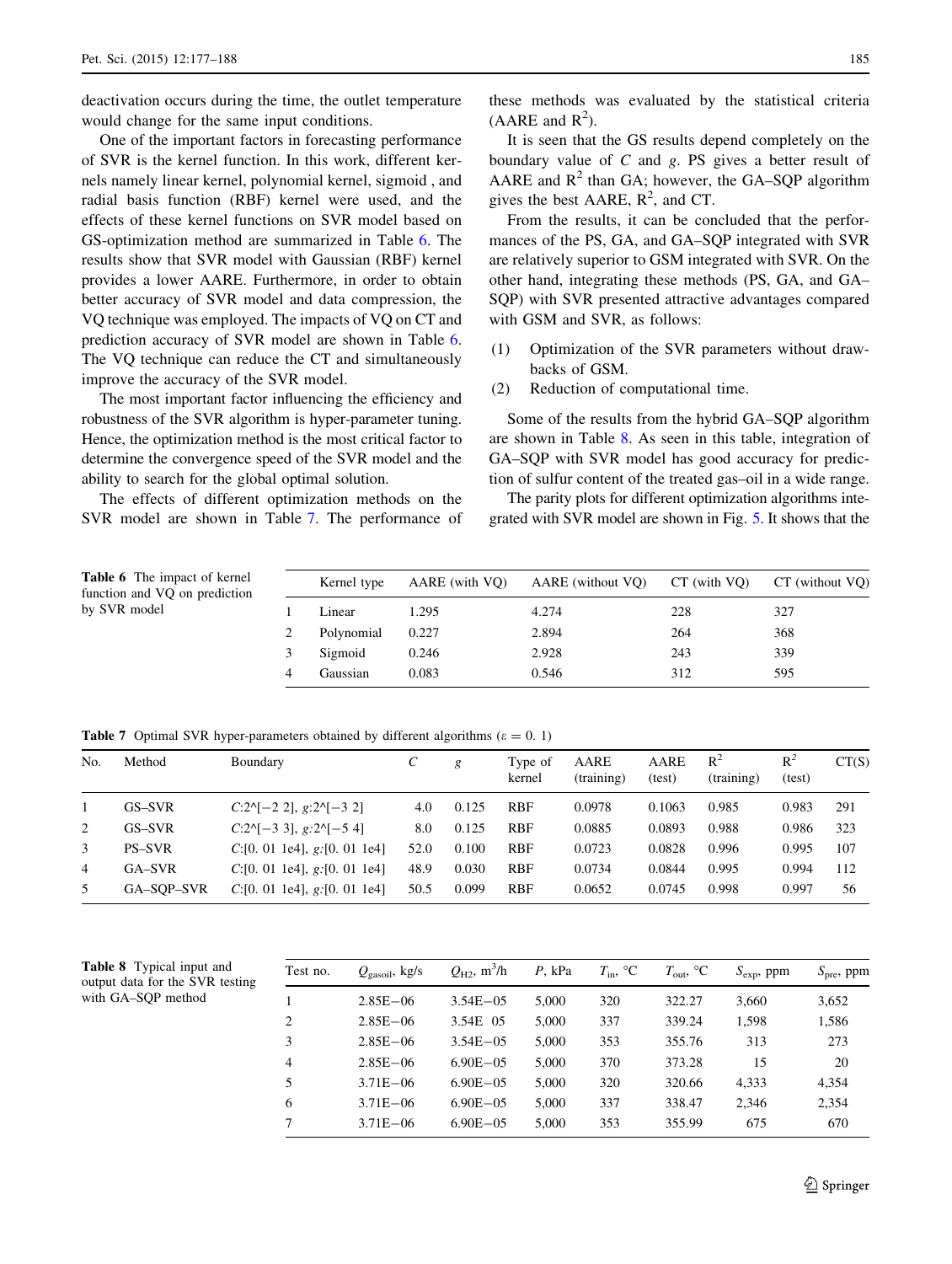<span id="page-9-0"></span>Table 8 continued

| Test no. | $Q_{\text{gasoil}}$ , kg/s | $Q_{H2}$ , m <sup>3</sup> /h | $P$ , kPa | $T_{\rm in}$ , °C | $T_{\text{out}}$ , °C | $S_{\rm exp}$ , ppm | $S_{pre}$ , ppm |
|----------|----------------------------|------------------------------|-----------|-------------------|-----------------------|---------------------|-----------------|
| 8        | $4.56E - 06$               | $6.90E - 05$                 | 5,000     | 337               | 338.92                | 2,950               | 2,921           |
| 9        | $2.85E - 06$               | $6.90E - 05$                 | 5,000     | 320               | 321.27                | 3,644               | 3,634           |
| 10       | $2.85E - 06$               | $6.90E - 05$                 | 5,000     | 353               | 356.44                | 320                 | 297             |
| 11       | $2.85E - 06$               | $3.54E - 05$                 | 7,000     | 320               | 321.18                | 3,737               | 3,705           |
| 12       | $2.85E - 06$               | $3.54E - 05$                 | 7,000     | 337               | 338.59                | 1,733               | 1,819           |
| 13       | $2.85E - 06$               | $3.54E - 05$                 | 7,000     | 353               | 356.43                | 384                 | 369             |
| 14       | $2.85E - 06$               | $3.54E - 05$                 | 7,000     | 370               | 373.56                | 18                  | 22              |
| 15       | $4.56E - 06$               | $6.90E - 05$                 | 7,000     | 320               | 320.60                | 4,885               | 4,859           |
| 16       | $4.56E - 06$               | $6.90E - 05$                 | 7,000     | 337               | 338.44                | 3,097               | 3,054           |
| 17       | $3.71E - 06$               | $1.13E - 04$                 | 7.000     | 320               | 320.60                | 4,377               | 4,343           |
| 18       | $3.71E - 06$               | $1.13E - 04$                 | 7,000     | 337               | 338.87                | 2,477               | 2,429           |
| 19       | $3.71E - 06$               | $1.13E - 04$                 | 7,000     | 353               | 356.33                | 805                 | 7,83            |
| 20       | $2.85E - 06$               | $1.13E - 04$                 | 7,000     | 337               | 339.33                | 1,731               | 1,691           |
|          |                            |                              |           |                   |                       |                     |                 |



Fig. 5 The parity plot for different algorithms. a Hyper-parameter optimization using GS. b Hyper-parameter optimization using PS. c Hyperparameter optimization using GA. d Hyper-parameter optimization using GA–SQP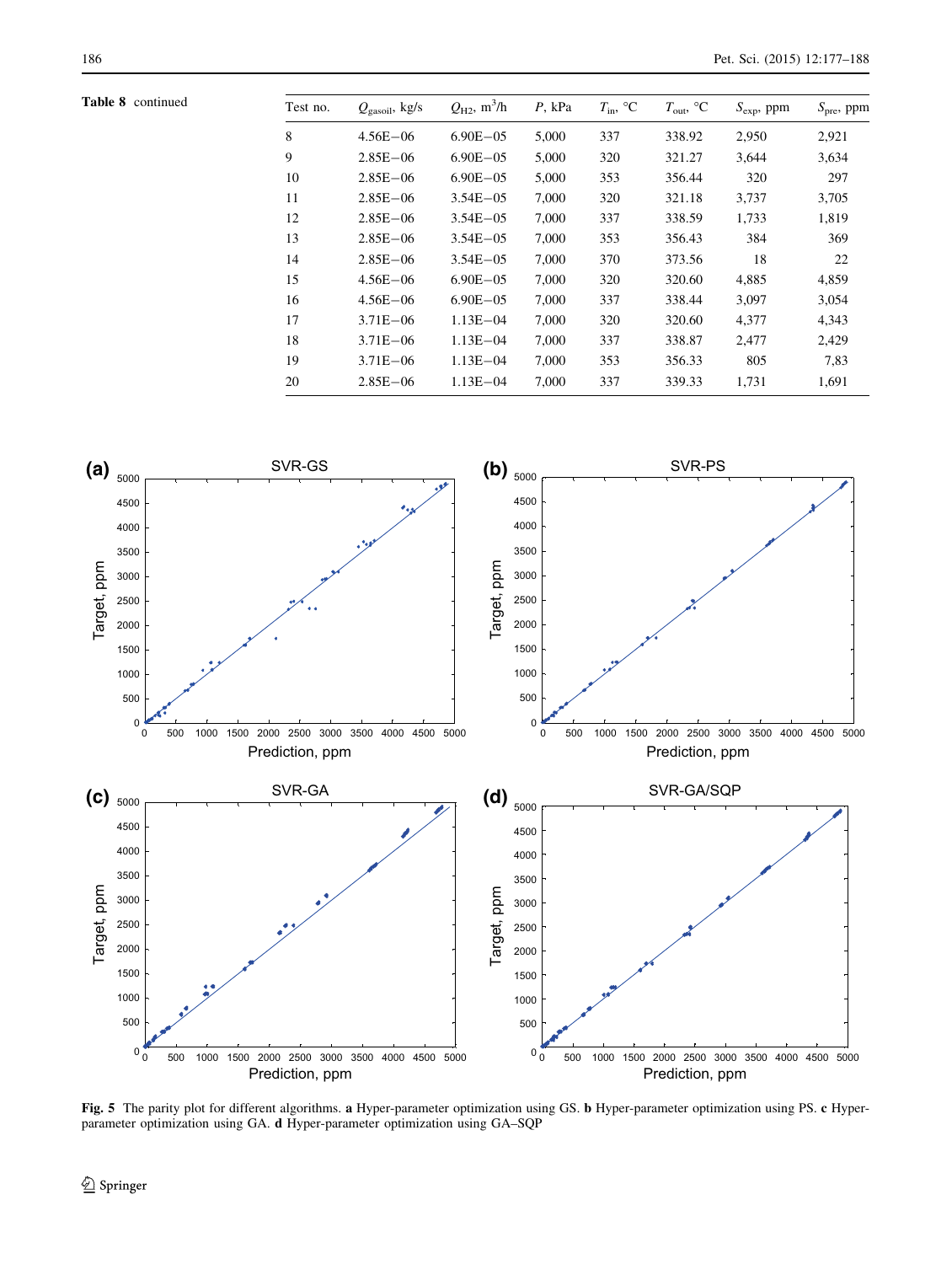<span id="page-10-0"></span>SVR model is a robust and reliable model to predict the treated gas–oil sulfur content, no matter what algorithm is being selected for hyper-parameter optimization. Consequently, the model can be applied with good confidence to predict sulfur content in the industrial plants with any characteristics.

# 6 Conclusion

The aim of this study was to improve the prediction performance and the CT of a data-driven, soft sensor used in the production of ultra-low sulfur diesel. A novel, soft sensor model integrating VQ technique with SVR model was proposed. Selection of optimal parameters of the model is a vital challenge directly affecting prediction accuracy. An integrated GA and SQP (GA–SQP) optimization procedure that is a relatively a fast alternative to the time-consuming GS approach was employed.

The other important factor in the predictive performance of SVR model is kernel function. Four different kernels, namely, linear, polynomial, sigmoid, and Gaussian kernels were evaluated. Results show that the SVR model with a Gaussian (RBF) kernel gives a lower AARE. The model was validated against a wide range of experimental data taken from the gas–oil HDS set-up. The results revealed that the proposed VQ–SVR model coupled with hybrid GA–SQP optimization algorithm is superior to other methods and gives the best prediction for the sulfur content with the highest accuracy (AARE =  $0.0745$ ,  $R^2 = 0.997$ ) and the lowest computation time  $(CT = 56 s)$ .

The proposed approach can pave the way for design of reliable data-driven soft sensors in petroleum industries.

Open Access This article is distributed under the terms of the Creative Commons Attribution License which permits any use, distribution, and reproduction in any medium, provided the original author(s) and the source are credited.

#### References

- An S, Liu W, Venkatesh S. Fast cross-validation algorithms for least squares support vector machine and kernel ridge regression. Pattern Recogn. 2007;40(8):2154–62.
- Basak D, Pal S, Patranabis DC. Support vector regression. Neural Inf Process. 2007;11(10):203–25.
- Boser B, Guyon I, Vapnik V. A training algorithm for optimal margin classifiers. In: Proceedings of 5th Annual Workshop on Computer Learning Theory, Pittsburgh: ACM. 1992;144–152.
- Bolf N, Galinec G, Baksa GT. Development of soft sensor for diesel fuel quality estimation. Chem Eng Technol. 2010;33(3):405–13.
- Chang CC, Lin CJ. LIBSVM: a library for support vector machines; software. <http://www.csie.ntu.edu.tw/cjlin/libsvm>. 2001.
- Chen K, Wang C. Support vector regression with genetic algorithms in forecasting tourism demand. Tour Manag. 2007;28(1):215–26.
- Cristianini N, Taylor JS. An introduction to support vector machines. London: Cambridge University Press; 2000.
- Duan K, Keerthi S, Poo A. Evaluation of simple performance measures for tuning SVM hyperparameters. Neuro Comput. 2003;51:41–59.
- Froment GF. Modeling in the development of hydrotreatment processes. Catal Today. 2004;98(1–2):43–54.
- Gunn SR. Support vector machines for classification and regression, ISIS Technical Report. Southampton: University of Southampton; 1998.
- Gersho A, Gray RM. Vector quantization and signal compression. Dordrecht: Kluwer Academic Publishers; 1992.
- Goldberg DE. Genetic algorithms in search, optimization and machine learning. Boston: Addison-Wesley Longman Publishing Co, Inc.; 1989.
- Holland JH. Adaptation in Natural and Artificial Systems. Michigan: University of Michigan Press; 1975.
- Horng MH. Vector quantization using the Firefly algorithm for image compression. Expert Syst Appl. 2012;39(1):1078–91.
- Huang CL, Wang CJ. A GA-based feature selection and parameters optimization for support vector machines. Expert Syst Appl. 2006;31(2):231–40.
- Huang CF. A hybrid stock selection model using genetic algorithms and support vector regression. Appl Soft Comput. 2012;12(2):807–18.
- Kartik CKN, Narasimhan S. A theoretically rigorous approach to soft sensor development using principle components analysis. In: 21st European Symposium on Aided Process Engineering-ESCAPE2. 2011;793–798.
- Kadlec P. On robust and adaptive soft sensors. PhD Thesis, Bournemouth: Bournemouth University; 2009.
- Kadlec P, Gabrys B, Strandt S. Data-driven soft sensors in the process industry. Comput Chem Eng. 2009;33(4):795–814.
- Kadlec P, Grbic R, Gabrys B. Review of adaptation mechanisms for data-driven soft sensors. Comput Chem Eng. 2011;35(1):1–24.
- Korsten H, Hoffmann U. Three-phase reactor model for hydrotreating in pilot trickle-bed reactors. AIChE J. 1996;42(5):1350–60.
- King SL, Bennett KP, List S. Modeling noncatastrophic individual tree mortality using logistic regression, neural networks, and support vector methods. Comput Electron Agric. 2000;27(1–3): 401–6.
- Liu G, Zhou D, Xu H, et al. Model optimization of SVM for a fermentation soft sensor. Expert Syst Appl. 2010;37(4):2708–13.
- Li Y, Yuan J. Prediction of key state variables using support vector machines in bioprocesses. Chem Eng Technol. 2006;29(3): 313–9.
- Lu CJ, Lee TS, Chiu CC. Financial time series forecasting using independent component analysis and support vector regression. Decis Support Syst. 2009;47(2):115–25.
- Min JH, Lee YC. Bankruptcy prediction using support vector machine with optimal choice of kernel function parameters. Expert Syst Appl. 2005;28(4):603–14.
- Momma M, Bennett KP. A pattern search method for model selection of support vector regression. In: Second SIAM International Conference on Data Mining. 2002.
- Pan M, Zeng D, Xu G. Temperature prediction of hydrogen producing reactor using SVM regression with PSO. J Comput. 2010;5(3):388–93.
- Si F, Romero CE, Ya Z, et al. Inferential sensor for on-line monitoring of ammonium bisulfate formation temperature in coal-fired power plants. Fuel Process Technol. 2009;90(1):56–66.
- Somasundaram K, Vimala S. Fast encoding algorithm for vector quantization. Int J Eng Sci Technol. 2010;2(9):4876–9.
- Vapnik V, Golowich S, Smola A. Support vector method for function approximation, regression estimation and signal processing. In: Mozer M, Jordan M, Petsche T, editors. Advances in neural information processing systems. 9th ed. Cambridge: MIT Press; 1996. p. 281–7.
- Vapnik VN. The nature of statistical learning theory. New York: Springer; 1995.